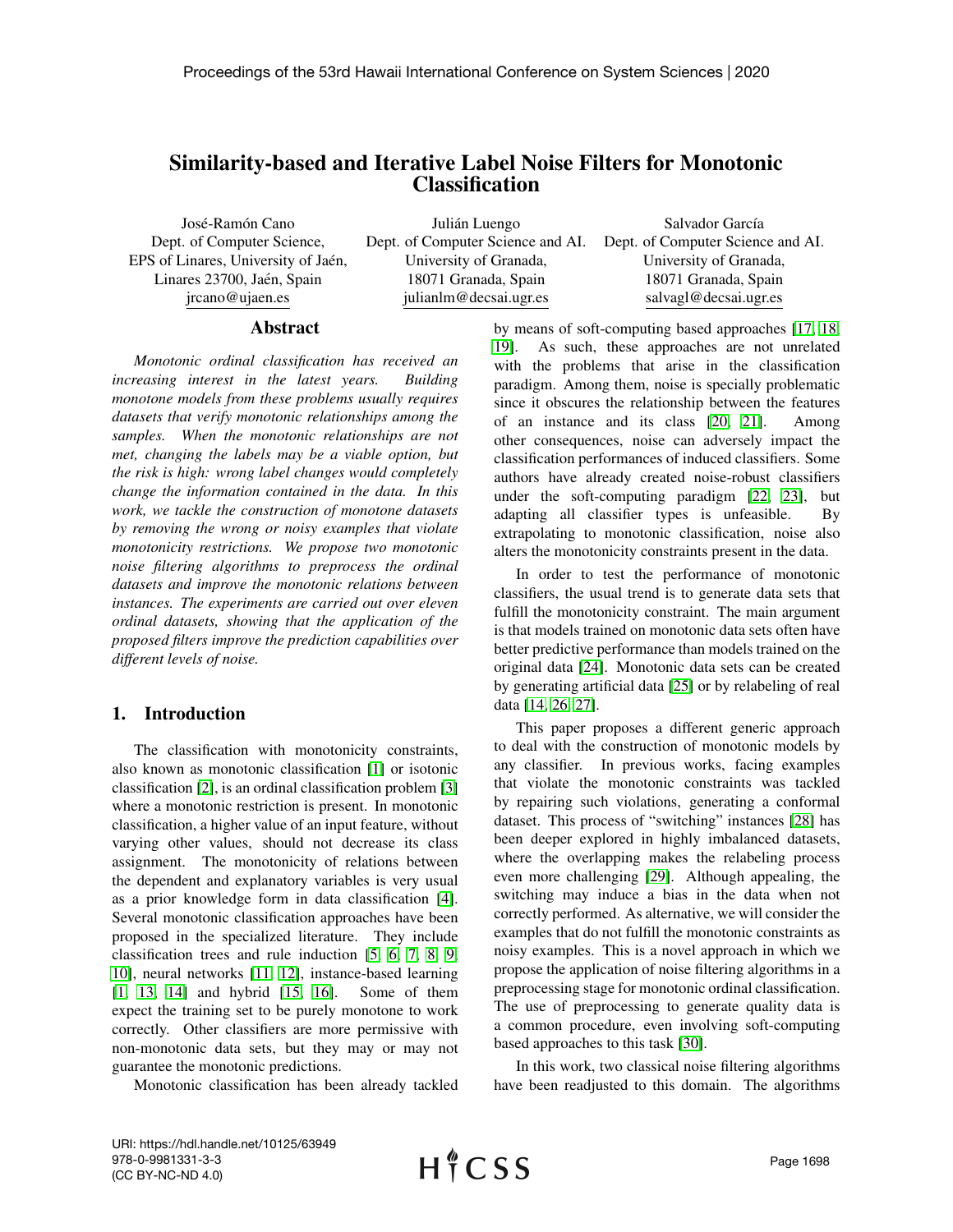considered are the Edited Nearest Neighbor (ENN [\[31\]](#page-7-30)) and the Iterative Partition Filtering (IPF [\[32\]](#page-7-31)). The monotonic version of them are noted as MENN and MIPF, respectively. Both filters are reworked to detect non-monotonic examples by signaling them as noisy examples to be detected and removed. The remaining samples are used as input in well-known monotonic classifiers. Our objective is to analyze their performances in comparison with leaving the conflictive instances, showing the safety and suitability of these proposed methods. In order to do so, several datasets are used and different level of noise is introduced in the data. These controlled amount of induced noise will help us to better evaluate the evolution in the classifiers' performance when applying our methods.

The rest of this manuscript is organized as follows. In Section [2](#page-1-0) we present the monotonic classification problem and briefly describe the monotonic classifiers used in the study. Section [3](#page-1-1) is devoted to describe the label noise problem and the filtering algorithms proposed. Section [4](#page-3-0) describes the experimental framework. Section [5](#page-4-0) studies the use of monotonic filters to remove non-monotonic instances. Finally, Section [6](#page-6-0) concludes the paper.

#### <span id="page-1-0"></span>2. Monotonic classification

The property of monotonicity commonly appears in domains of our lives such as natural sciences, natural language, game theory or economics [\[4,](#page-7-3) [33\]](#page-8-0). For instance, the case of bankruptcy prediction in companies, where appropriate actions can be taken in time considering the information based on financial indicators taken from their annual reports. The monotonicity is clearly present in the comparison of two companies where one dominates the other on all financial indicators, which supposes that the overall evaluation of the second cannot be higher than the evaluation of the first. This rule could be applied to the credit rating strategy used by banks [\[34\]](#page-8-1) as well as for the bankruptcy prediction strategy.

The monotonic ordinal data can be defined as following. Let *D* be a data set with *f* ordinal attributes  $A_1, \ldots, A_f$  and one output class attribute *Y* having *c* possible ordinal values. The data set consists of *n* examples  $x_i$ . A partial ordering  $\preceq$  on *D* is defined as

$$
x \preceq x' \Leftrightarrow A_j(x) \le A_j(x'), \forall j = 1, ..., f \quad (1)
$$

Two examples *x* and *x'* in space *D* are *comparable* if either  $x \preceq x'$  or  $x' \preceq x$ , otherwise *x* and *x'* are *incomparable*. Two examples *x* and *x'* are *identical* if  $x = x'$  and *non-identical* if  $x \neq x'$ ;

Considering this notation, we denote a pair of comparable examples (*x*,*x'*) *monotone* if

$$
x \preceq x' \land x \neq x' \land Y(x) \le Y(x') \tag{2}
$$

or

$$
x = x' \wedge Y(x) = Y(x')
$$
 (3)

A data set D with *n* examples is monotone if all possible pairs of examples are either monotone or incomparable.

# <span id="page-1-1"></span>3. Label noise filtering in monotonic classification

As in standard classification, the correct labeling of the training set is crucial to obtain accurate models that will correctly predict new examples. Most classification algorithms assume that the labeling in the data is correct and follows the underlying distribution without any disturbances. However, in the real world this assumption is naive. In classification, the noise may affect the data registration of the input attributes or the labeling process made automatically or by an expert [\[20\]](#page-7-19). If the noise has affected the input attributes, it is usually named *attribute noise*. On the other hand, *class noise* or *label noise* means that the noise has corrupted the correct label of some instances. Some studies have analyzed the impact of these types of noise, indicating that class noise is more harmful than attribute noise, as the bias introduced is greater. For this reason, in this work we will focus on label noise and the different ways to tackle its greater impact.

In this work, we focus our attention on the approaches to deal with class noise in the specialized literature for classification, which are often grouped into three families.

- 1. We can adapt the classifiers to take into account noise and become *robust learners*, less influenced by noise. Some classifiers were designed as robust against noise from their very conception, as Kernel Logistic Regression [\[35\]](#page-8-2), a robust SVM [\[36\]](#page-8-3) or robust Fisher discriminant analysis learners [\[37,](#page-8-4) [38\]](#page-8-5) just to mention a few. We can find adaptations of noise sensitive learners as AdaBoost [\[39\]](#page-8-6) to become robust learners in recent proposals [\[40\]](#page-8-7).
- 2. While robust learners can deal with noisy data directly, not all classifiers have been modified to be robust. The solutions designed to make a classifier robust cannot be easily extrapolated to other learners. Thus, a popular option is to apply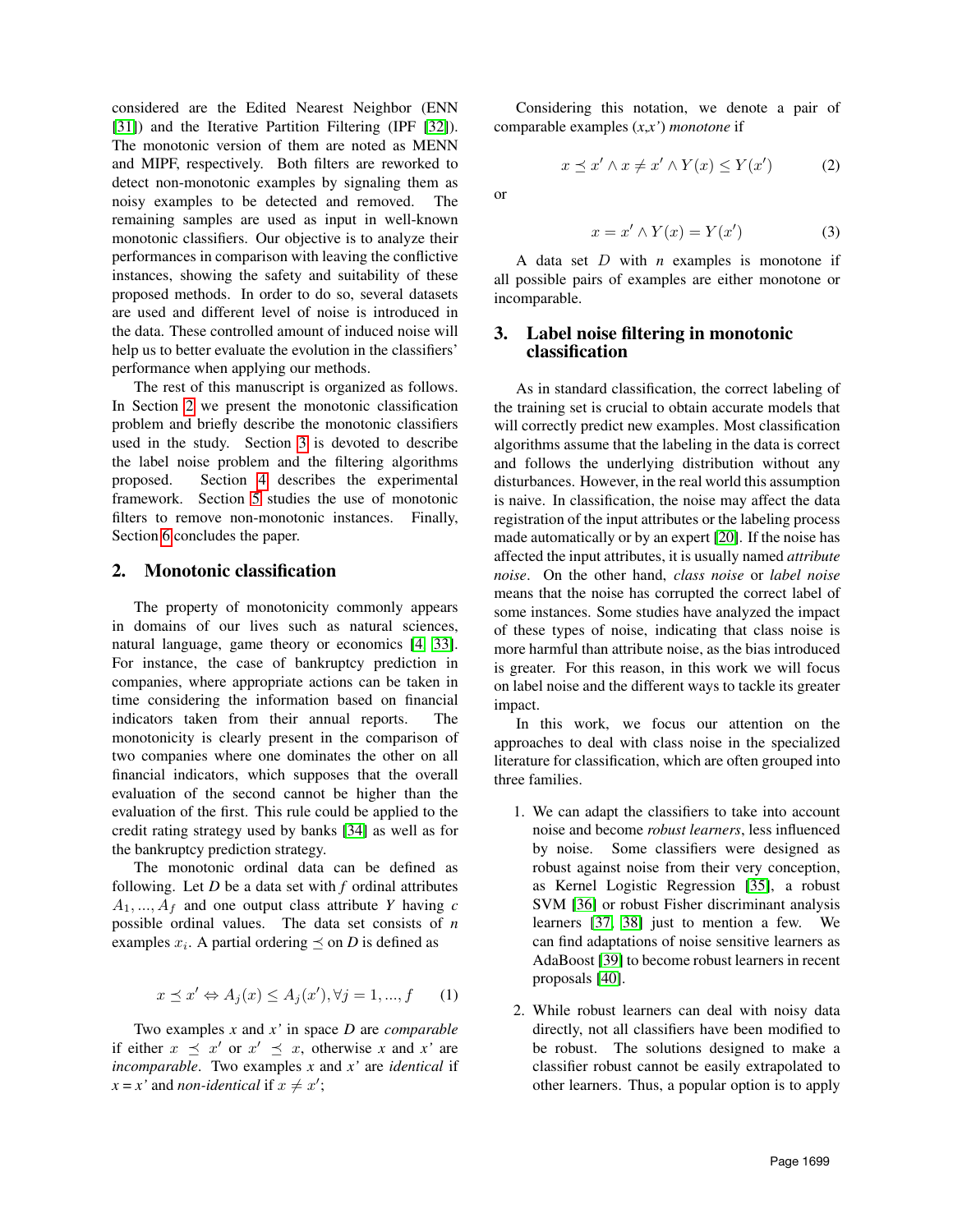*noise filtering* methods [\[41,](#page-8-8) [42,](#page-8-9) [43\]](#page-8-10), which work at data level before the classifier is applied. Noise filters aim to detect and eliminate the corrupted instances that would hinder the model built by the classifier, enabling any classifier model to work with noisy datasets.

3. Noise filters are a popular option due to their easy application and independence with the classifier. However, the cost of eliminating instances cannot be disregarded, especially in highly noisy problems. In these cases, the amount of instances eliminated would be high enough to produce a data shift in the class borders. An optimal preprocessing technique would recover the noisy instances, relabeling them with their true label. This family of techniques are known as *data correcting methods* [\[44,](#page-8-11) [45\]](#page-8-12).

Frénay and Verleysen [\[20\]](#page-7-19) point out that filtering noisy instances is more efficient than correcting them [\[46,](#page-8-13) [47\]](#page-8-14). Thus, we will focus on filtering approaches for noise.

We propose the application of data preprocessing techniques to the original data, which have been successfully applied in the past in similar domains [\[48,](#page-8-15) [49,](#page-8-16) [50,](#page-8-17) [51,](#page-8-18) [52\]](#page-8-19). In particular, we consider readjusted noise filtering algorithms to tackle the monotonic domain [\[20\]](#page-7-19). These methods identify and remove some of the examples belonging to the data set presenting a negative effect to the fulfillment of the monotonicity constraints, keeping unaltered the rest of the information held in the original data set. Our selection of popular noise filters are justified based on those that obtained the best performances in other learning domains, such as standard classification [\[53\]](#page-8-20), imbalanced classification [\[54\]](#page-8-21) or semi-supervised classification [\[55\]](#page-8-22).

The family of filters adapted can be considered as "meta-algorithms" that exploit partial knowledge extracted from base filters to decide whether to filter an example or not. Thus, as long as there exists an equivalent monotonic classifier for the original base method used, the adaptation of a noise filter for standard classification could be possible. However, this procedure involves taking into account new aspects that were not present in standard classification. We have considered the violation of monotonicity constraints as additional information that the filter can use to control the noise removal process. Next, we describe the proposed filters.

# 3.1. Monotonic Edited Nearest Neighbor

The Monotonic Edited Nearest Neighbor (MENN) evolves from the classical Edited Nearest Neighbor algorithm [\[31\]](#page-7-30). Each instance in the training set is removed if it does not agree with the majority of its k monotonic nearest neighbors. As decrescent algorithm, it is not affected by the order of presentation of instances. The use of the monotonic *k*-nearest neighbors instead of the classical *k*-nearest neighbors rule constitutes the adaptation of this algorithm to the monotonic scope. The pseudo-code of MENN is presented in Algorithm [1.](#page-2-0)

<span id="page-2-0"></span>

| <b>Algorithm 1 MENN algorithm.</b> |  |  |  |
|------------------------------------|--|--|--|
|------------------------------------|--|--|--|

| <b>function</b> MENN( $T$ - training data, $k$ - number of                   |
|------------------------------------------------------------------------------|
| nearest neighbor)                                                            |
| initialize: $S = T$                                                          |
| for all $x \in S$ do                                                         |
| $X' = \emptyset$                                                             |
| $y_{min} = max\{class(x') x' \in T \wedge x' \leq x\}$                       |
| $y_{max} = min\{class(x') x' \in T \wedge x \leq x'\}$                       |
| for $i=1$ to k do                                                            |
| Find $x'_i \in T$ s.t. $x \neq x'_i$ and $  x -$                             |
| $x'_i$ = $\min_{x^j \in (T \setminus X')}   x - x^j  $ and $class(x'_i) \in$ |
| $ y_{min}, y_{max} $                                                         |
| $X' = X' \cup \{x'_i\}$                                                      |
| end for                                                                      |
| <b>if</b> $class(x) \neq majorityClass(X')$ then                             |
| $S = S \setminus \{x\}$                                                      |
| end if                                                                       |
| end for                                                                      |
| return $S$                                                                   |
| end function                                                                 |
|                                                                              |

#### 3.2. Monotonic Iterative Partition Filtering

The Monotonic Iterative Partition Filtering (MIPF) is a global noise filter which applies a classifier to several subsets of the training data set to detect possible noisy examples. It removes noisy instances in multiple iterations until the number of identified noisy examples, for a number of consecutive iterations, is less than a percentage of the size of the original training data set [\[32\]](#page-7-31). The classifier embedded in the classic Iterative Partition Filtering algorithm is the C4.5 [\[56\]](#page-8-23). For our purposes, we replace it with the ordinal interpretation of C4.5 [\[57\]](#page-8-24). It is worth mentioning that the ordinal C4.5 does not produce monotonic models but ensures ordinal classification. MIPF is described in Algorithm [2.](#page-3-1)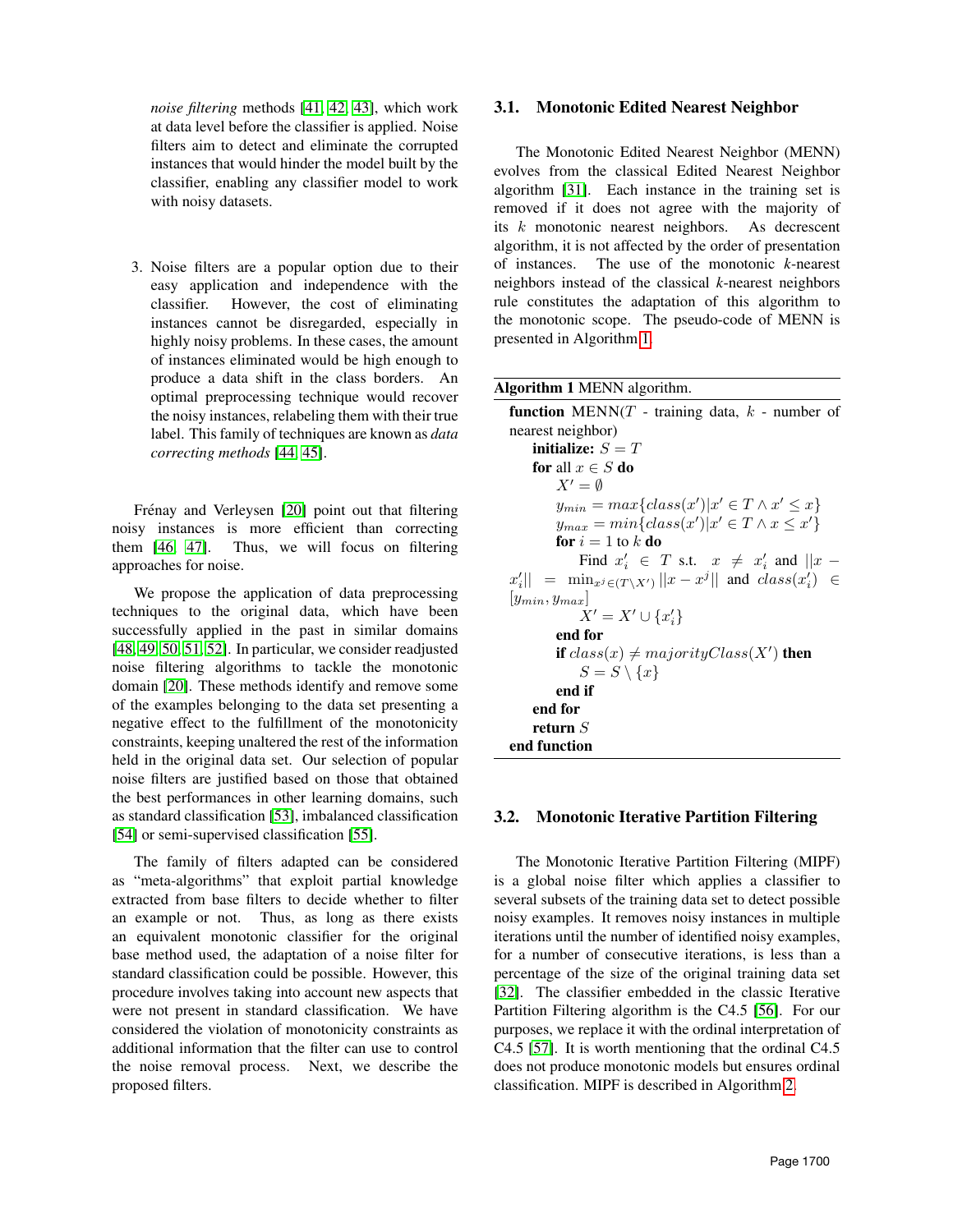### <span id="page-3-1"></span>Algorithm 2 MIPF algorithm.

| <b>function</b> $MIPF(T - dataset with Monotonic)$              |
|-----------------------------------------------------------------|
| Violations, $\Gamma$ - number of subsets, $y$ - amount of       |
| good data to be eliminated in each step, $p$ - minimum          |
| percentage of noisy instances to continue)                      |
| <b>initialize:</b> $T_G = \{\}, F = \text{Ordinal C4.5}\}$      |
| repeat                                                          |
| Split the training data set T into $T_i$ , $i = 1 \dots \Gamma$ |
| equal sized subsets                                             |
| for each subset $T_i$ do                                        |
| Use $\{T_j, j \neq i\}$ to train F resulting in $F^i$           |
| different classifiers                                           |
| end for                                                         |
| $D_N = \{\}, D_G = \{\}$                                        |
| <b>for</b> each instance t in T <b>do</b>                       |
| Classify t with every $F^i$                                     |
| <b>if</b> $t$ is voted as noisy <b>then</b>                     |
| $D_N = D_N \cup t$                                              |
| end if                                                          |
| end for                                                         |
| $D_G = \{t_l \in T   t_l \notin D_N; l = 1, , y\}$              |
| $T_G=T_G\cup D_G$                                               |
| $T = T - \{D_N \cup D_G\}$                                      |
| <b>until</b> $ D_N  < p \cdot  T $                              |
| return $T \cup T_G$                                             |
| end function                                                    |

# <span id="page-3-0"></span>4. Experimental framework

In this section, we present the experimental framework developed to analyze the proposal of application of three well-known noise filtering algorithms readjusted to work in this domain.

The study includes eleven data sets whose class attribute can be expressed as ordinal and presents monotonic relationship with the features. Four data sets are actual classical ordinal classification data sets commonly used in this field (Era, Esl, Lev and Swd [\[1\]](#page-7-0)). The other 7 are regression data sets whose class attribute was discretized into 4 categorical values, maintaining the class distribution balanced. All of the eleven data sets are classical problems used in the classification scope and extracted from the UCI [\[58\]](#page-8-25) and  $KEEL<sup>1</sup>$  $KEEL<sup>1</sup>$  $KEEL<sup>1</sup>$ repositories [\[59,](#page-8-26) [60\]](#page-8-27).

In order to evaluate the performance of the different approaches with different amounts of monotonic violations, we have generated three corrupted versions of each dataset. These altered versions are created by changing a  $noise\%$  of instances by relabeling them with a new class label. The new label can only be the precedent or the following one, thus generating realistic

<span id="page-3-3"></span>Table 1: Description of the 11 data sets used in the study.

| Data set              | Ins. | At. | Cl.            |
|-----------------------|------|-----|----------------|
| <b>Balance</b>        | 625  | 4   | 3              |
| <b>BostonHousing</b>  | 506  | 12  | $\overline{4}$ |
| Car                   | 1728 | 6   | 4              |
| Era                   | 1000 | 4   | 9              |
| Esl                   | 488  | 4   | 9              |
| Lev                   | 1000 | 4   | 5              |
| <b>CPU</b>            | 209  | 6   | 4              |
| QualitativeBankruptcy | 250  | 6   | $\mathcal{L}$  |
| Swd                   | 1000 | 10  | 4              |
| WindsorHousing        | 545  | 11  | $\mathfrak{D}$ |
| Wisconsin             | 683  | 9   | $\mathfrak{D}$ |

disorders in terms of monotonic violations. Such a noise introduction scheme follows the NAR mechanism as described in [\[20\]](#page-7-19), in which the true label has influence in the observed (and possibly corrupted) label. We have applied  $noise\% = 10\%, 20\%$  and  $30\%$  levels only in the training partitions to simulate from low to highly noisy scenarios. Since the true labels are known, we can later examine the performance of the preprocessing approaches in term of well and wrongly filtered instances.

All the algorithms are run using run a 10-fold cross validation scheme (10-fcv). For all the training partitions, three different noisy versions are generated (with different seeds) for each noise level. Therefore, we obtain 30 executions per dataset and noise level.

Table [1](#page-3-3) shows the names of the data sets, their number of instances, attributes, and classes. In this paper, instances having missing values have been ignored.

In order to compare the four monotonic filters, we will use four metrics commonly employed in the monotonic classification field. They are listed as follows:

- Accuracy (ACC) is computed as the percentage of correctly classified instances. Is a traditional measure in the classification topic that we include as a reference metric.
- Non-Monotonicity Index 1 (NMI1) [\[61\]](#page-8-28), is defined as the number of clash-pairs divided by the total number of pairs of examples in the data set:

$$
NMI1 = \frac{1}{n(n-1)} \sum_{x \in D} NClash(x) \qquad (4)
$$

where  $x$  is an example from the data set  $D$ .

<span id="page-3-2"></span><sup>1</sup>http://www.keel.es/datasets.php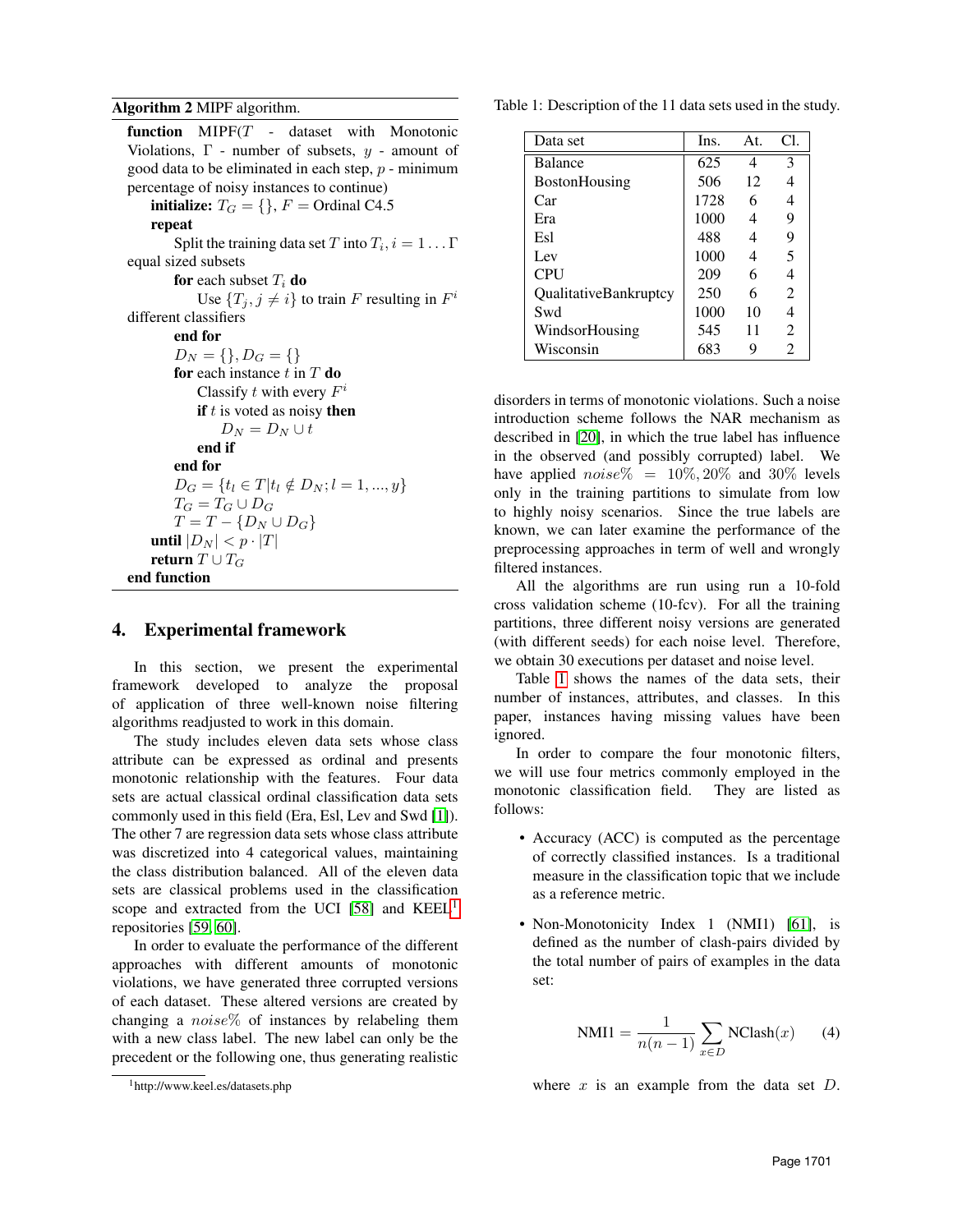$NClash(x)$  is the number of examples from D that do not meet the monotonicity restrictions (or clash) with  $x$  and  $n$  is the number of instances in D.

• Non-Monotonicity Index 2 (NMI2) [\[27\]](#page-7-26), is defined as the number of non-monotone examples divided by the total number of examples:

$$
NMI2 = \frac{1}{n} \sum_{x \in D} Clash(x)
$$
 (5)

where  $Clash(x) = 1$  if x clashes with some examples in D, and 0 otherwise. If  $Clash(x)$  =  $1, x$  is called a non-monotone example.

- Non-Comparable. This is a metric related to the number of pairs of non comparable instances in the data set. Two instances x and  $x'$  are non-comparable if they do no satisfy  $x \preceq x' \land x \neq 0$  $x'$ . This measure is also considered due to the fact that for some monotonic classifiers, it is harder to construct accurate models agreeing the number of non-comparable pairs raises.
- *Size* of the subset selected using the noise filtering algorithms. We include it to analyze the noise removing capabilities of each method.

Table [2](#page-4-1) shows the parameter configuration for all the methods used. Since we want to focus on the effect of the filtering step, the classifiers' parameters have been fixed to those recommended by their respective authors in the original publications. We have also found that such parameter values have been used in several monotonic classification publications in the state-of-the-art.

We have experimentally adjusted the values for the parameters of the proposed filters, starting with the typical values used in standard classification found in other publications about noise filtering. From that starting point, we have applied a grid search, ranging from  $k = 1$  to  $k = 10$  for MENN and *numberPartitions*= 2 to *numberPartitions*= 10 for MIPF. The criteria for such an optimization has been the average accuracy obtained by all the classifiers across all datasets. The base classifier's parameters are similar to those used in the classification step.

# <span id="page-4-0"></span>5. Experimental results

This section is devoted to analyze the results obtained, providing a summary of results including graphics and statistical outcome. We present the results considering two perspectives:

<span id="page-4-1"></span>Table 2: Parameters considered for the algorithms compared.

| Algorithm   | Parameters                                                    |  |  |  |  |
|-------------|---------------------------------------------------------------|--|--|--|--|
| <b>MENN</b> | $k=3$                                                         |  |  |  |  |
| <b>MIPF</b> | $numberPartitions = 5$ , consensus filter                     |  |  |  |  |
|             | confidence = $0.25$ , 1 items per leaf                        |  |  |  |  |
| MkNN        | $k = 3$ , distance = euclidean                                |  |  |  |  |
| <b>OLM</b>  | $modeResolution = conservative$                               |  |  |  |  |
|             | $modeClassifier = conservative$                               |  |  |  |  |
| OSDL        | $classificationType = media, balanced = No$                   |  |  |  |  |
|             | weighted = $No$ , tuneInterpolationParameter = $No$ ,         |  |  |  |  |
|             | $lowerBound = 0$ , upperBound = 1                             |  |  |  |  |
|             | interpolationParameter = $0.5$ , interpolationStepSize = $10$ |  |  |  |  |
| MID         | confidence = $0.25$ , 2 items per leaf, R = 1                 |  |  |  |  |

- 1. We compare the behavior of the algorithms using Accuracy. In addition to the noise removal algorithms, we include the results obtained using the original data sets as input and data sets after relabeling the training partitions (keeping the tests partitions as they are). This analysis is carried out in Section [5.1.](#page-4-2)
- 2. We study the algorithms using different metrics to study how the filtering and relabeling process affects the monotonic properties of the datasets: NMI1, NMI2, *Non-Comparable* and *Size*. Section [5.2](#page-5-0) is devoted to study such measures.

### <span id="page-4-2"></span>5.1. Performance measures

In this section, we provide the accuracy and MAE results for all the classifiers and preprocessing strategies described above. These measures are computed over the test partitions after applying MENN and MIPF. We also include the absence of preprocessing, named as *No preprocessing*, to show the consequences of leaving an increasing amount of monotonic violations in the training set.

Table [3](#page-5-1) shows the averaged accuracy values for all the datasets. The algorithm with the best value is stressed in bold. As we can appreciate, MIPF is the best performing technique on average, except for OSDL at 30% noise.

On the right side of Table [3](#page-5-1) the rankings of Friedman's test are shown. Friedman's test reject the null-hypothesis in all cases. MIPF is again the best ranked algorithm, except for OSDL when we consider the original datasets. When Holm's post-hoc indicates a *p*-value  $\langle 0.05 \rangle$  the cell of the compared algorithm is grayed, whereas a *p*-value  $\langle 0.1 \rangle$  is indicated by underling the rank of the compared algorithm. The large amounts of shaded cells supports the choice of MIPF as the best performing algorithm, while no preprocessing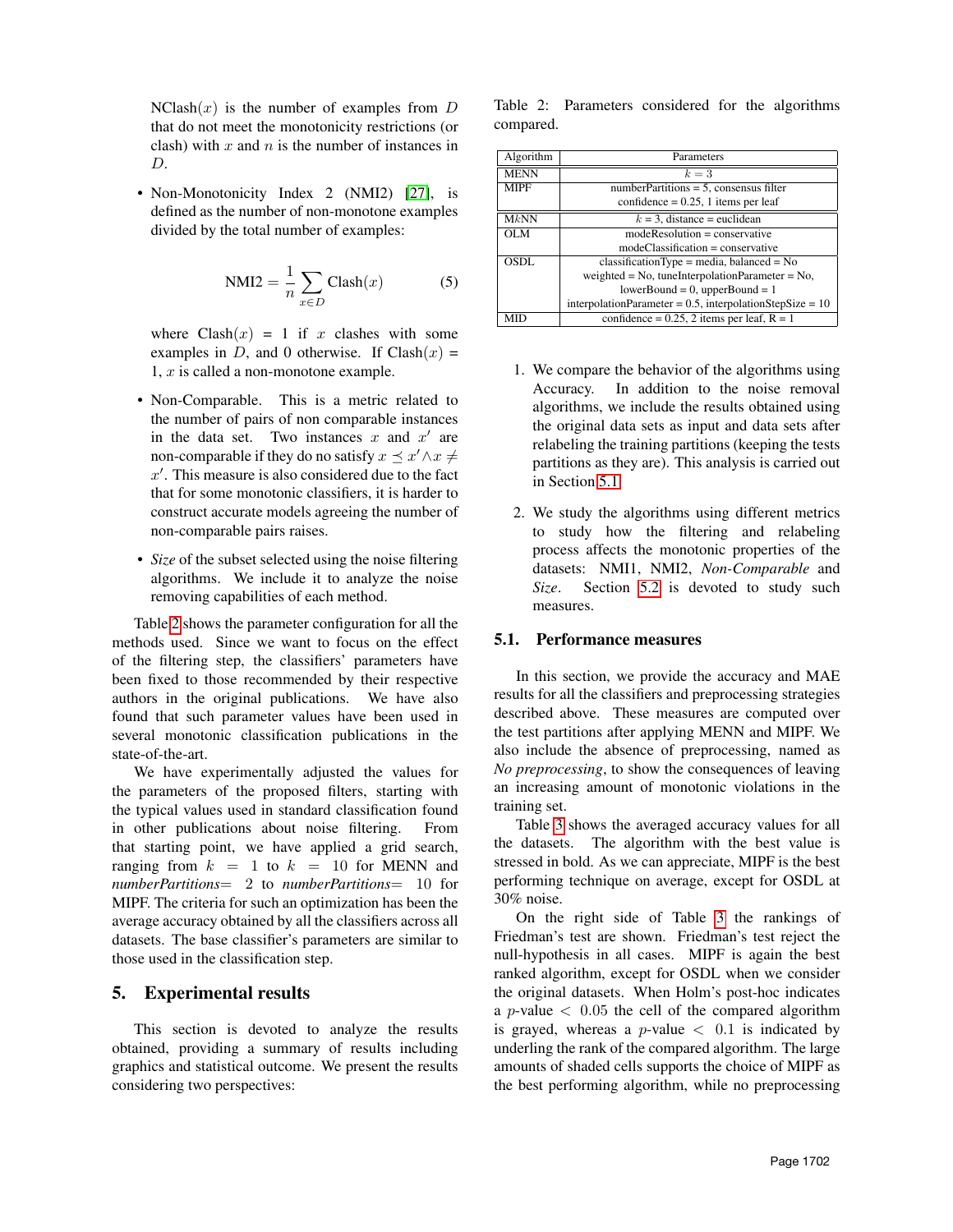<span id="page-5-1"></span>Table 3: Average accuracy results for the filters and relabel with all the classifiers and each noise level. Best values are stressed in bold. Friedman rankings and Holm's post-hoc test  $p - values$  are also provided.

|                                                        |                  | Accuracy averages |      |      | Friedman's rankings |               |        |      |      |
|--------------------------------------------------------|------------------|-------------------|------|------|---------------------|---------------|--------|------|------|
|                                                        | Preprocessing    | 0% (Original)     | 10%  | 20%  | 30%                 | 0% (Original) | $10\%$ | 20%  | 30%  |
| <b>MKNN</b><br><b>MID</b><br><b>OLM</b><br><b>OSDL</b> | No preprocessing | 0.69              | 0.65 | 0.60 | 0.55                | 2.14          | 2.36   | 2.55 | 2.45 |
|                                                        | <b>MENN</b>      | 0.61              | 0.58 | 0.54 | 0.51                | 2.45          | 2.55   | 2.36 | 2.45 |
|                                                        | <b>MIPF</b>      | 0.71              | 0.70 | 0.69 | 0.65                | 1.41          | 1.41   | 1.01 | 1.09 |
|                                                        | No preprocessing | 0.72              | 0.69 | 0.65 | 0.61                | 1.86          | 2.05   | 2.09 | 1.91 |
|                                                        | <b>MENN</b>      | 0.60              | 0.58 | 0.55 | 0.51                | 2.73          | 2.73   | 2.55 | 2.82 |
|                                                        | <b>MIPF</b>      | 0.73              | 0.71 | 0.69 | 0.65                | 1.41          | 1.23   | 1.36 | 1.27 |
|                                                        | No preprocessing | 0.56              | 0.50 | 0.49 | 0.47                | 2.5           | 2.73   | 2.36 | 2.36 |
|                                                        | <b>MENN</b>      | 0.54              | 0.50 | 0.47 | 0.46                | 1.91          | 2.14   | 2.45 | 2.45 |
|                                                        | <b>MIPF</b>      | 0.60              | 0.59 | 0.57 | 0.55                | 1.59          | 1.68   | 1.18 | 1.18 |
|                                                        | No preprocessing | 0.59              | 0.46 | 0.44 | 0.40                | 1.82          | 2.32   | 2.27 | 2.36 |
|                                                        | <b>MENN</b>      | 0.58              | 0.52 | 0.49 | 0.47                | 2.18          | 2.41   | 2.27 | 2.36 |
|                                                        | <b>MIPF</b>      | 0.59              | 0.58 | 0.56 | 0.54                | 2.00          | 1.27   | 1.45 | 1.27 |

is the only alternative that it is not statistically different for 0% or MID in some cases.

In summary, the application of a noise filtering stage based on MIPF is beneficial for all the classifiers considered. In particular, the combination of MID and MIPF seems to be the most robust combination, showing the best accuracy values across all noise levels. While some classifiers, as OSDL, are less affected by a previous preprocessing stage based on noise filtering, sensitive classifiers as MKNN take more advantage from noise filtering comparing No preprocessing against any other filtering technique. Nevertheless, MENN is not the best choice in noisy monotonic classification, indicating that instance selection algorithms may not perform well acting as noisy filters. In the next section we will try to get some insights on why MIPF is able to attain better performance than the compared algorithms and why MENN performs poorly.

### <span id="page-5-0"></span>5.2. Monotonicity metrics

Table [4](#page-6-1) is dedicated to the monotonic metrics considered. The table is structured into five columns, first for the name of the algorithm and others for the noise levels studied. The results, grouped by metric, are the average metric values of the eleven data sets for the noise filtering algorithms and No preprocessing. The best result is stressed in bold.

All the metrics results in Table [4](#page-6-1) are intrinsically related, but NMI1, NMI2 and *Non-Comparable* are specific for the monotonic classification problem. Observing *Size*, the highest reduction rates corresponds to MENN. Please recall that MENN was not performing as well as it should. Thus, we may deduce that MENN is eliminating too many instances, due to its instance selection nature. MIPF is more balanced, removing mostly the noisy instances and keeping more information in the dataset to be exploited.

Average NMI1 and NMI2 indicate the grade of monotonicity in a data set: we must take as reference value NMI1 and NMI2 values for *No preprocessing* at 0% noise level. It is clear that in original data set the values are higher, while the monotonic noise removal techniques introduced in this paper reduce them. While MENN obtains the best results in NMI1, NMI2 shows MPIF as the best performing algorithm. NMI1 is an absolute measure and MENN is the technique that removes more instances, thus decreasing the number of monotonic violations in absolute numbers. Since NMI2 is a relative measure, where the number of examples is taken into account, MIPF is showing less violation per instance. As a result, we should consider NMI2 as a better indicator of a successful noise filter in monotonic classification problems.

Finally, we also want to pay attention to *Non-comparable* values, as they indicate the amount of monotonic violations that remains in the dataset after applying the different preprocessing techniques. The case of MENN is interesting, as it aims to reduce the number of violations as much as possible, and thus achieving the best results for *Non-comparable*. Since MIPF are the best performing algorithm in terms of accuracy, we may conclude that extreme behaviors as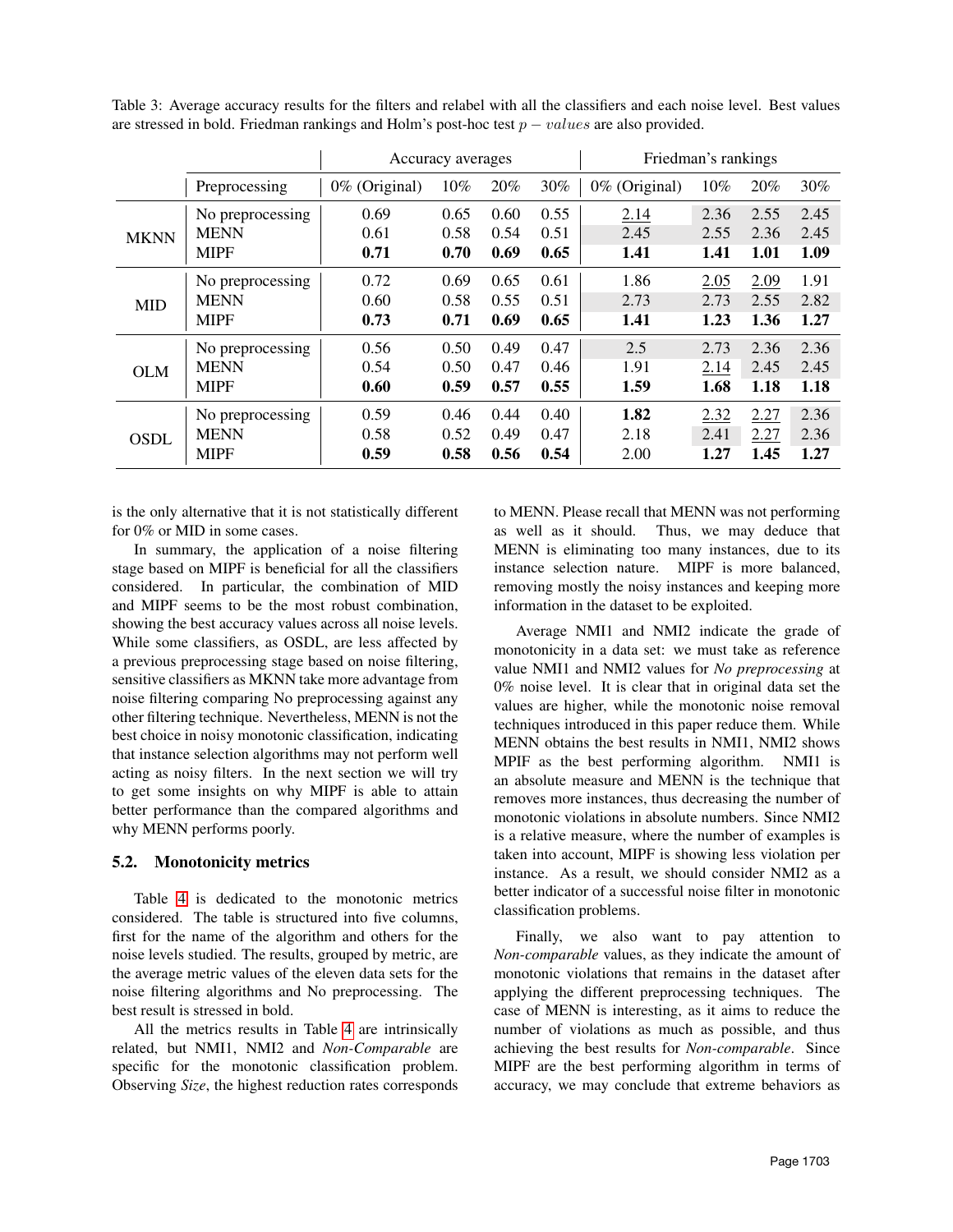|                  | Preprocessing    | 0% (Original) | 10%      | 20%      | $30\%$   |
|------------------|------------------|---------------|----------|----------|----------|
|                  | No preprocessing | 0.021         | 0.024    | 0.026    | 0.028    |
| NMI1             | <b>MENN</b>      | 0.005         | 0.007    | 0.008    | 0.009    |
|                  | <b>MIPF</b>      | 0.017         | 0.018    | 0.019    | 0.021    |
|                  | No preprocessing | 0.649         | 0.822    | 0.858    | 0.876    |
| NMI <sub>2</sub> | <b>MENN</b>      | 0.385         | 0.467    | 0.495    | 0.524    |
|                  | <b>MIPF</b>      | 0.368         | 0.405    | 0.455    | 0.487    |
| Non-Comparable   | No preprocessing | 63265.24      | 67441.60 | 70829.14 | 74165.93 |
|                  | <b>MENN</b>      | 25806.34      | 10088.76 | 8691.59  | 8729.69  |
|                  | <b>MIPF</b>      | 38383.60      | 33834.46 | 30491.37 | 28302.81 |
| Size             | No preprocessing | 657.41        | 657.41   | 657.41   | 657.41   |
|                  | <b>MENN</b>      | 372.39        | 277.89   | 257.80   | 249.65   |
|                  | <b>MIPF</b>      | 537.28        | 503.53   | 477.15   | 453.03   |

<span id="page-6-1"></span>Table 4: Average of the monotonicity metrics with respect to monotonic noise filtering algorithms.

those shown by MENN are not desirable: while the former does not solve most of the violations, the latter tends to remove too many instances to eliminate the violations and altering the information contained in the dataset.

At this point, MENN is the preprocessing technique that is able to obtain the lowest amounts of non-comparable instances. However, we observed in Section [5.1](#page-4-2) that MENN is not the best performing algorithm. Since MENN also creates the most reduced datasets in terms of size, we may conclude that MENN is removing too many instances, which would lead to less violations of monotonic restrictions as shown by NMI1, NMI2 and *Non-comparable* values. This excessive removal will create an information loss in the dataset that penalizes the model obtained and thus showing poor performance in Accuracy and MAE values.

Finally, we must point out that the usage of monotonicity metrics alone cannot describe the ability of noise preprocessing algorithms in monotonic classification, as they can be largely minimized by removing too many instances as MENN does. Maintaining a good proportion of clean instances is crucial to enable the classifiers to obtain generalizable models. MIPF is the best approach analyzed to this respect.

# <span id="page-6-0"></span>6. Conclusions

In this paper we have proposed the use of noise filtering algorithms as a preprocessing stage to decrease the monotonicity violations present in the original data. We have analyzed two noise removal algorithms, adapted to the monotonic domain, using different prediction rates and metrics over a number of ordinal data sets, coming from standard classification and regression problems.

Our results show that monotonic noise removal algorithms are able to remove instances which negatively affect to the monotonicity of real data, altering the lowest possible the concepts represented in the original data and improving the efficiency and efficacy of the monotone classifiers. Among the two filtering methods, MIPF can preserve and even to improve the prediction performances offered by classical monotonic classifiers such as MkNN, OLM, OSDL and MID.

We have also shown that monotonicity metrics cannot describe what constitutes a good filtering, as they can be biased by removing too many instances. While we have shown that filtering can greatly help to diminish the impact of noisy instances in monotonic classification, there is still promising options to explore: correct reparation of instance can greatly help to improve even further the results of this work. Since the monotonicity metrics can deceive the noise filters, other measures can be designed to avoid the greedy removal of preprocessing techniques.

# Acknowledgment

This work was supported by TIN2017-89517-P, by the Spanish "Ministerio de Economía y Competitividad" and by "Fondo Europeo de Desarrollo Regional" (FEDER) under Project TEC2015-69496-R and the Project BigDaP-TOOLS - Ayudas Fundación BBVA a Equipos de Investigación Científica 2016.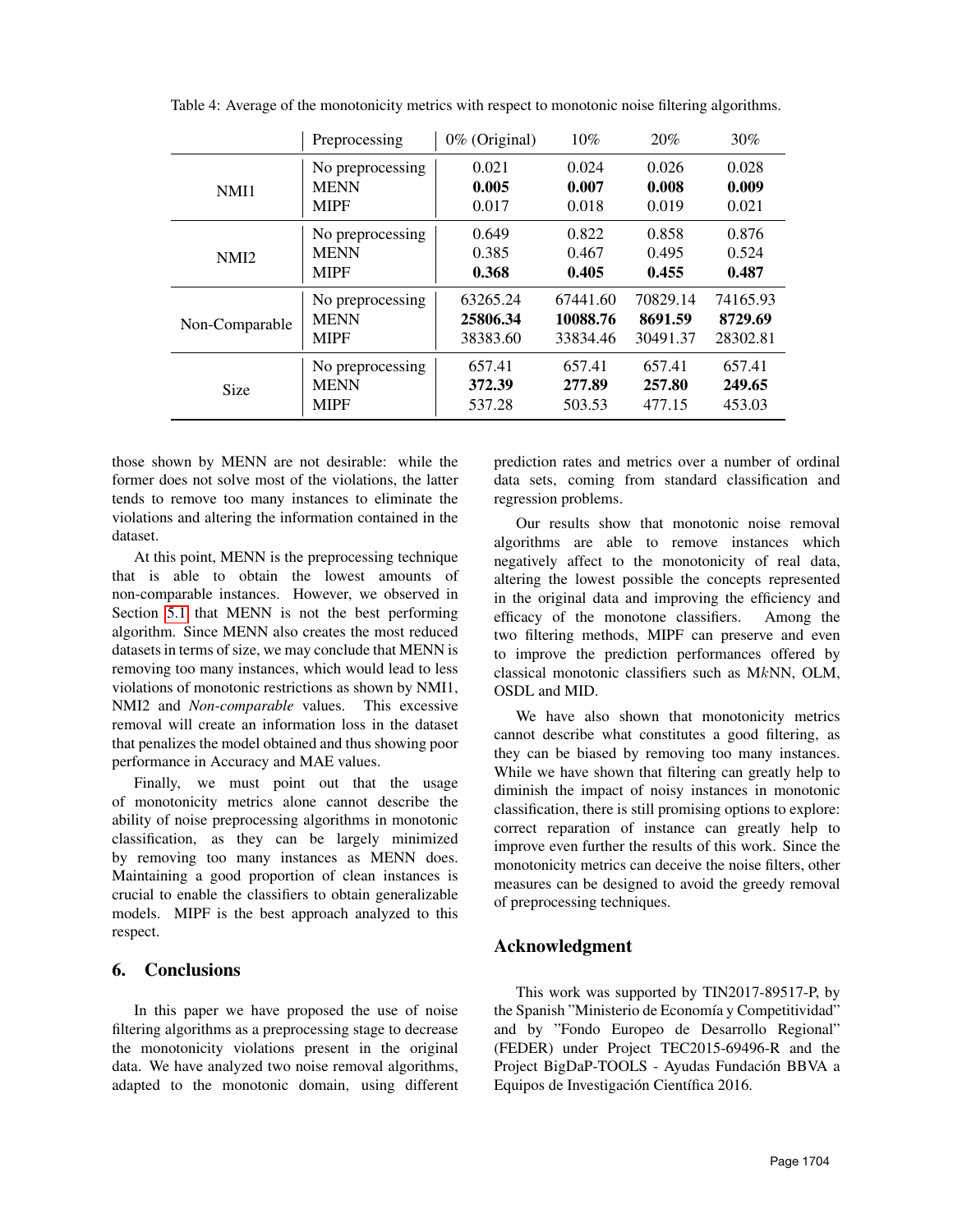## References

- <span id="page-7-0"></span>[1] A. Ben-David, L. Serling, and Y. Pao, "Learning and classification of monotonic ordinal concepts, *Computational Intelligence*, vol. 5, pp. 45–49, 1989.
- <span id="page-7-1"></span>[2] B. Malar and R. Nadarajan, "Evolutionary isotonic separation for classification: theory and experiments, *Knowledge and Information Systems*, vol. 37, no. 3, pp. 531–553, 2013.
- <span id="page-7-2"></span>[3] K. Antoniuk, V. Franc, and V. Hlaváč, "V-shaped interval insensitive loss for ordinal classification," *Machine Learning*, vol. 103, no. 2, pp. 261–283, 2016.
- <span id="page-7-3"></span>[4] W. Kotlowski and R. Slowiński, "On nonparametric ordinal classification with monotonicity constraints," *IEEE Transactions on Knowledge and Data Engineering*, vol. 25, no. 11, pp. 2576–2589, 2013.
- <span id="page-7-4"></span>[5] A. Ben-David, "Monotonicity maintenance in information theoretic machine learning algorithms," *Machine Learning*, vol. 19, pp. 29–43, 1995.
- <span id="page-7-5"></span>[6] R. Potharst and J. Bioch, "Decision trees for ordinal classification," *Intelligent Data Analysis*, vol. 4, pp. 97–111, 2000.
- <span id="page-7-6"></span>[7] K. Cao-Van and B. De Baets, "Growing decision trees in an ordinal setting," *International Journal of Intelligent Systems*, vol. 18, pp. 733–750, 2003.
- <span id="page-7-7"></span>[8] W. Kotłowski and R. Słowiński, "Rule learning with monotonicity constraints," in *Proceedings of the 26th Annual International Conference on Machine Learning*, pp. 537–544, ACM, 2009.
- <span id="page-7-8"></span>[9] C. Marsala and D. Petturiti, "Rank discrimination measures for enforcing monotonicity in decision tree induction," *Information Sciences*, vol. 291, pp. 143–171, 2015.
- <span id="page-7-9"></span>[10] J. Alcalá-Fdez, R. Alcalá, S. González, Y. Nojima, and S. García, "Evolutionary fuzzy rule-based methods for monotonic classification," *IEEE Transactions on Fuzzy Systems, in press. DOI: 10.1109/TFUZZ.2017.2718491*, 2017.
- <span id="page-7-10"></span>[11] H. Daniels and M. Velikova, "Monotone and partially monotone neural networks.," *IEEE Transactions on Neural Networks*, vol. 21, no. 6, pp. 906–917, 2010.
- <span id="page-7-11"></span>[12] H. Zhu, E. C. Tsang, X.-Z. Wang, and R. A. R. Ashfaq, "Monotonic classification extreme learning machine, *Neurocomputing*, vol. 225, pp. 205–213, 2017.
- <span id="page-7-12"></span>[13] S. Lievens, B. De Baets, and K. Cao-Van, "A probabilistic framework for the design of instance-based supervised ranking algorithms in an ordinal setting, *Annals of Operations Research*, vol. 163, pp. 115–142, 2008.
- <span id="page-7-13"></span>[14] W. Duivesteijn and A. Feelders, "Nearest neighbour classification with monotonicity constraints.," in *ECML/PKDD (1)*, vol. 5211 of *Lecture Notes in Computer Science*, pp. 301–316, Springer, 2008.
- <span id="page-7-14"></span>[15] J. García, A. M. AlBar, N. R. Aljohani, J.-R. Cano, and S. García, "Hyperrectangles selection for monotonic classification by using evolutionary algorithms," *International Journal of Computational Intelligence Systems*, vol. 9, no. 1, pp. 184–201, 2016.
- <span id="page-7-15"></span>[16] J. García, H. M. Fardoun, D. M. Alghazzawi, J.-R. Cano, and S. García, "Mongel: monotonic nested generalized exemplar learning," *Pattern Analysis and Applications*, vol. 20, no. 2, pp. 441-452, 2017.
- <span id="page-7-16"></span>[17] P. Pattaraintakorn, N. Cercone, and K. Naruedomkul, 'Rule learning: Ordinal prediction based on rough sets and soft-computing," *Applied Mathematics Letters*, vol. 19, no. 12, pp. 1300–1307, 2006.
- <span id="page-7-17"></span>[18] C. Moewes and R. Kruse, "Evolutionary fuzzy rules for ordinal binary classification with monotonicity constraints," in *Soft Computing: State of the Art Theory and Novel Applications*, pp. 105–112, Springer, 2013.
- <span id="page-7-18"></span>[19] J. Alcalá-Fdez, R. Alcalá, S. González, Y. Nojima, and S. García, "Evolutionary fuzzy rule-based methods for monotonic classification," *IEEE Transactions on Fuzzy Systems*, vol. 25, no. 6, pp. 1376–1390, 2017.
- <span id="page-7-19"></span>[20] B. Frénay and M. Verleysen, "Classification in the presence of label noise: A survey," *IEEE Transactions on Neural Networks and Learning Systems*, vol. 25, no. 5, pp. 845–869, 2014.
- <span id="page-7-20"></span>[21] J. A. Sáez, M. Galar, J. Luengo, and F. Herrera, "Analyzing the presence of noise in multi-class problems: alleviating its influence with the one-vs-one decomposition," *Knowledge and information systems*, vol. 38, no. 1, pp. 179–206, 2014.
- <span id="page-7-21"></span>[22] R. Jensen and C. Cornelis, "Fuzzy-rough nearest neighbour classification and prediction," *Theoretical Computer Science*, vol. 412, no. 42, pp. 5871–5884, 2011.
- <span id="page-7-22"></span>[23] W. An and M. Liang, "Fuzzy support vector machine based on within-class scatter for classification problems with outliers or noises," *Neurocomputing*, vol. 110, pp. 101–110, 2013.
- <span id="page-7-23"></span>[24] A. Feelders, "Monotone relabeling in ordinal classification.," in *IEEE International Conference on Data Mining (ICDM)*, pp. 803–808, 2010.
- <span id="page-7-24"></span>[25] R. Potharst, A. Ben-David, and M. C. van Wezel, "Two algorithms for generating structured and unstructured monotone ordinal data sets," *Engineering Applications of Artificial Intelligence*, vol. 22, no. 4-5, pp. 491–496, 2009.
- <span id="page-7-25"></span>[26] M. Rademaker, B. De Baets, and H. De Meyer, "Optimal monotone relabelling of partially non-monotone ordinal data," *Optimization Methods and Software*, vol. 27, no. 1, pp. 17–31, 2012.
- <span id="page-7-26"></span>[27] I. Milstein, A. Ben-David, and R. Potharst, "Generating noisy monotone ordinal datasets," *Artificial Intelligence Research*, vol. 3, no. 1, pp. 30–37, 2014.
- <span id="page-7-27"></span>[28] G. Martínez-Muñoz and A. Suárez, "Switching class labels to generate classification ensembles," *Pattern Recognition*, vol. 38, no. 10, pp. 1483–1494, 2005.
- <span id="page-7-28"></span>[29] S. Gónzalez, S. García, M. Lázaro, A. R. Figueiras-Vidal, and F. Herrera, "Class switching according to nearest enemy distance for learning from highly imbalanced data-sets," *Pattern Recognition*, vol. 70, pp. 12–24, 2017.
- <span id="page-7-29"></span>[30] N. Verbiest, E. Ramentol, C. Cornelis, and F. Herrera, "Preprocessing noisy imbalanced datasets using smote enhanced with fuzzy rough prototype selection," *Applied Soft Computing*, vol. 22, pp. 511 – 517, 2014.
- <span id="page-7-30"></span>[31] D. Wilson, "Asymptotic properties of nearest neighbor rules using edited data," *IEEE Transactions on Systems, Man, and Cybernetics*, vol. 2, no. 3, pp. 408–421, 1972.
- <span id="page-7-31"></span>[32] T. Khoshgoftaar and P. Rebours, "Improving software quality prediction by noise filtering techniques," *Journal of Computer Science and Technology*, vol. 22, pp. 387–396, 2007.